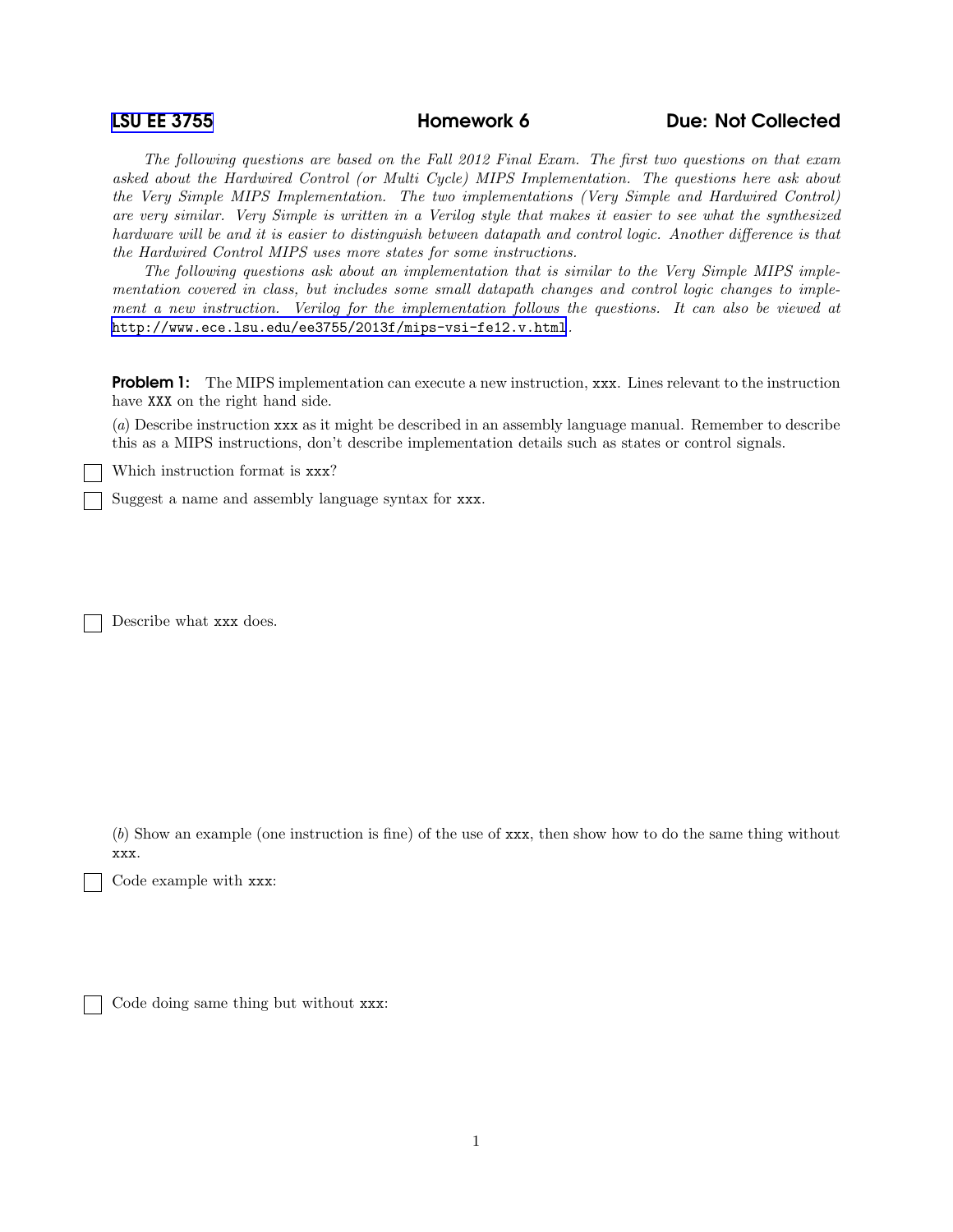**Problem 2:** Appearing below is the datapath hardware for the Very Simple MIPS. The hardware does not include the new datapath elements added for instruction xxx. Based on the Verilog at the end of this assignment, show the new datapath elements that were added for xxx. For convenience, changed lines have an XXX in the right side.

Show added hardware.

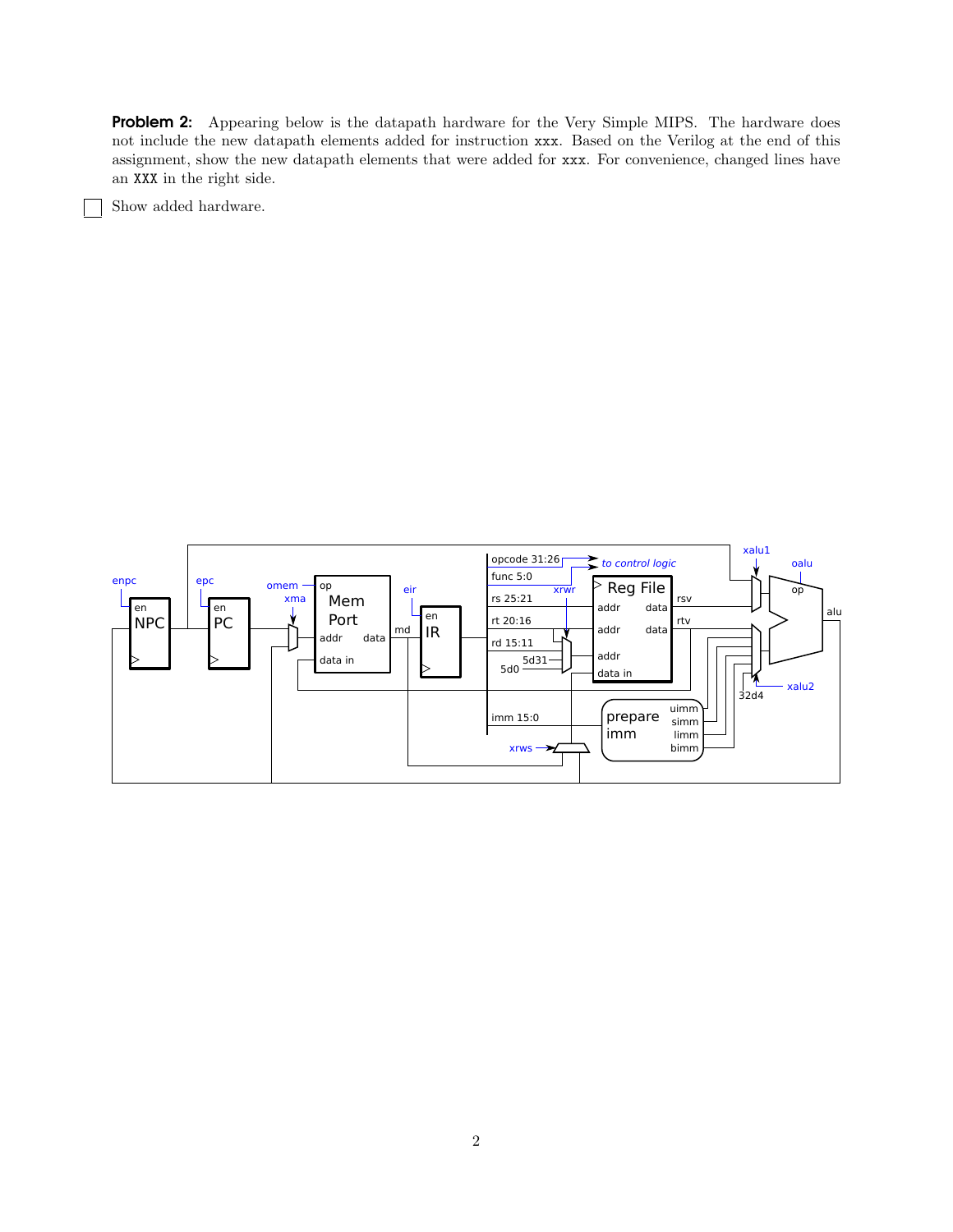**Problem 3:** The following new instruction is to be implemented on the Very Simple MIPS implementation at the end of this assignment. The instruction, lsb RT, (RS), IMMED, loads the byte from memory at the address in register RS and puts the unsigned byte in register RT, it also writes the memory location with IMMED. For example, in the code below memory location 0x1000 initially holds a 7. After the execution of the instruction the 7 is placed in the destination register, r1, and the memory location is written with 3 (the immediate). The behavior of the instruction is undefined when RS and RT are the same registers. (That is, don't worry about, say,  $1sb$  r1,  $(r1)$ , 5.)

# Before: r2 = 0x1000 Mem[0x1000] = 7 lsb \$r1, (\$r2), 3 # After: r1 = 7 Mem[0x1000] = 3

(a) Add this new instruction to the MIPS implementation attached to this assignment.

- Note that the immediate is not used to compute the address.
- The memory port cannot simultaneously read and write.
- Try to minimize the number of new registers used.

Add the lsb instruction to attached implementation.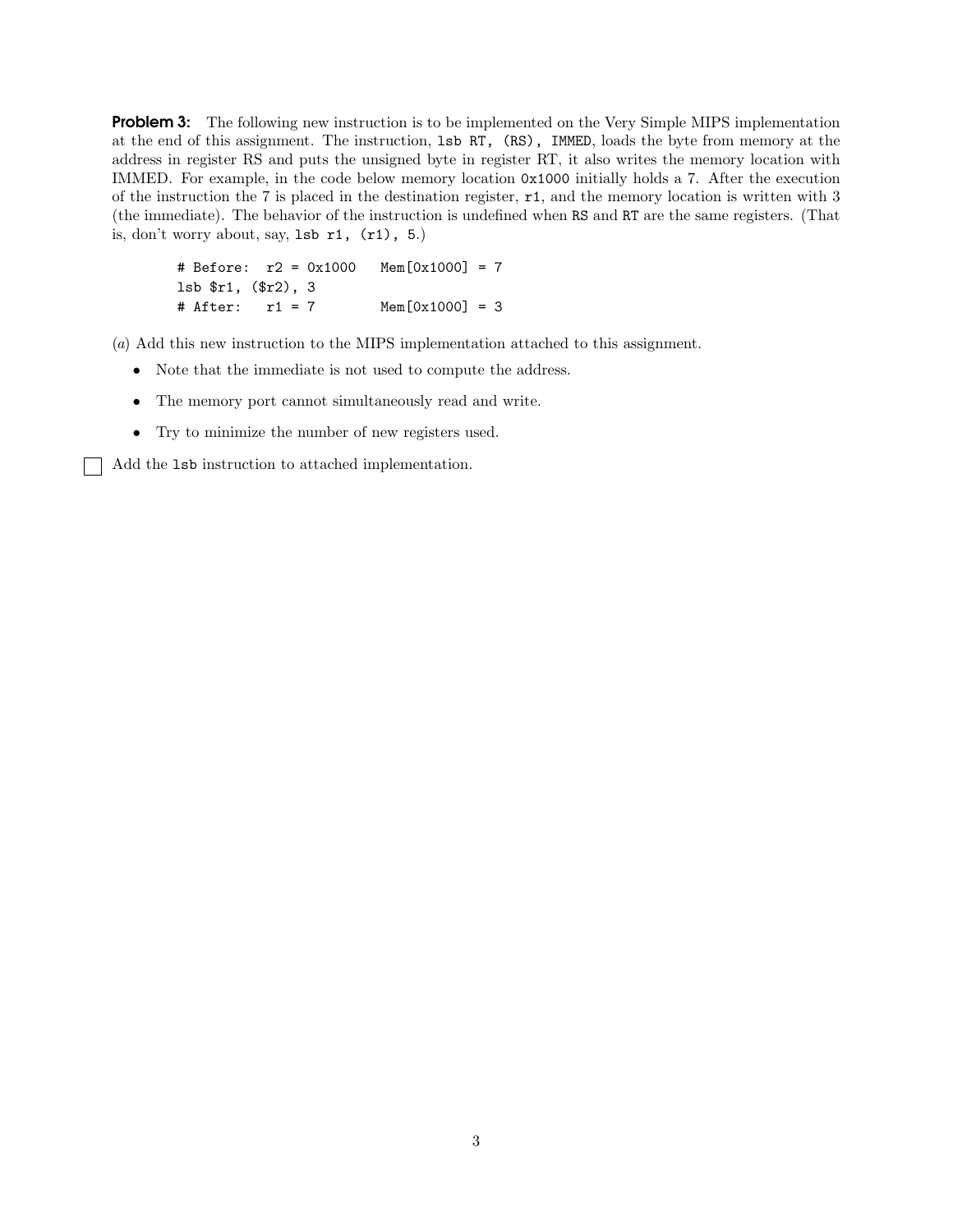## Very Simple MIPS Implementation

```
Also available at http://www.ece.lsu.edu/ee3755/2013f/mips-vsi-fe12.v.html.
module cpu(exc,
          mem_data_in, mem_addr, omem_size, omem_wr, mem_data_out,
          mem_error_in, reset, clk);
  input wire [31:0] mem_data_out;
  input wire [2:0] mem_error_in;
  input wire reset,clk;
  output reg [7:0] exc;
  output wire [31:0] mem_data_in;
  output reg [31:0] mem_addr;
  output reg [1:0] omem_size;
  output reg omem_wr;
  // Values for the MIPS funct field.
  //
  parameter F_sll = 6'h0;
  parameter F_ssrl = 6'h2;
  parameter F_add = 6'h20;
  parameter F_sub = 6'h22;
  parameter F_orr = 6'h25;parameter F_swap = 6'h26;
  // Values for the MIPS opcode field.
  //
  parameter O_rfmt = 6'h0;
   parameter \t 0_j = 6'h2;parameter O_beq = 6'h4;
  \bar{p} parameter 0_b = 6'h5;
  parameter O_addi = 6'h8;
  parameter O_slti = 6'ha;
  parameter O_andi = 6'hc;
  parameter O_ori = 6'hd;
  \label{eq:parameter} parameter <br> \quad 0_lui \quad = 6'hf;
  parameter 0_l w = 6'h23;parameter O_lbu = 6'h24;
   parameter O_sw = 6'h2b;
   parameter O_sb = 6'h28;
  \frac{1}{2} parameter 0 \_xxx = 6' h30; // XXX
  // Processor Control Logic States
  //
  parameter ST_if = 1;
  parameter ST_id = 2;
  parameter ST_ni = 3;
  parameter ST_bt = 4;
   parameter ST_jt = 5;
   parameter ST_xxx = 6; // XXX
  // ALU Operations
  //
  parameter OP_nop = 6'd0;
  parameter OP_sll = 6'd1;
  parameter \tOP_srl = 6'd2:
  parameter OP<sub>-add</sub> = 6'd3;
   parameter OP_sub = 6'd4;
   parameter OP_or = 6'd5;
  parameter OP_and = 6'd6;
  \frac{1}{\text{parameter}} OP_slt = 6'd7;
  parameter 0P_seq = 6'd8;
  parameter OP<sub>-</sub>jp = 6'd9;
```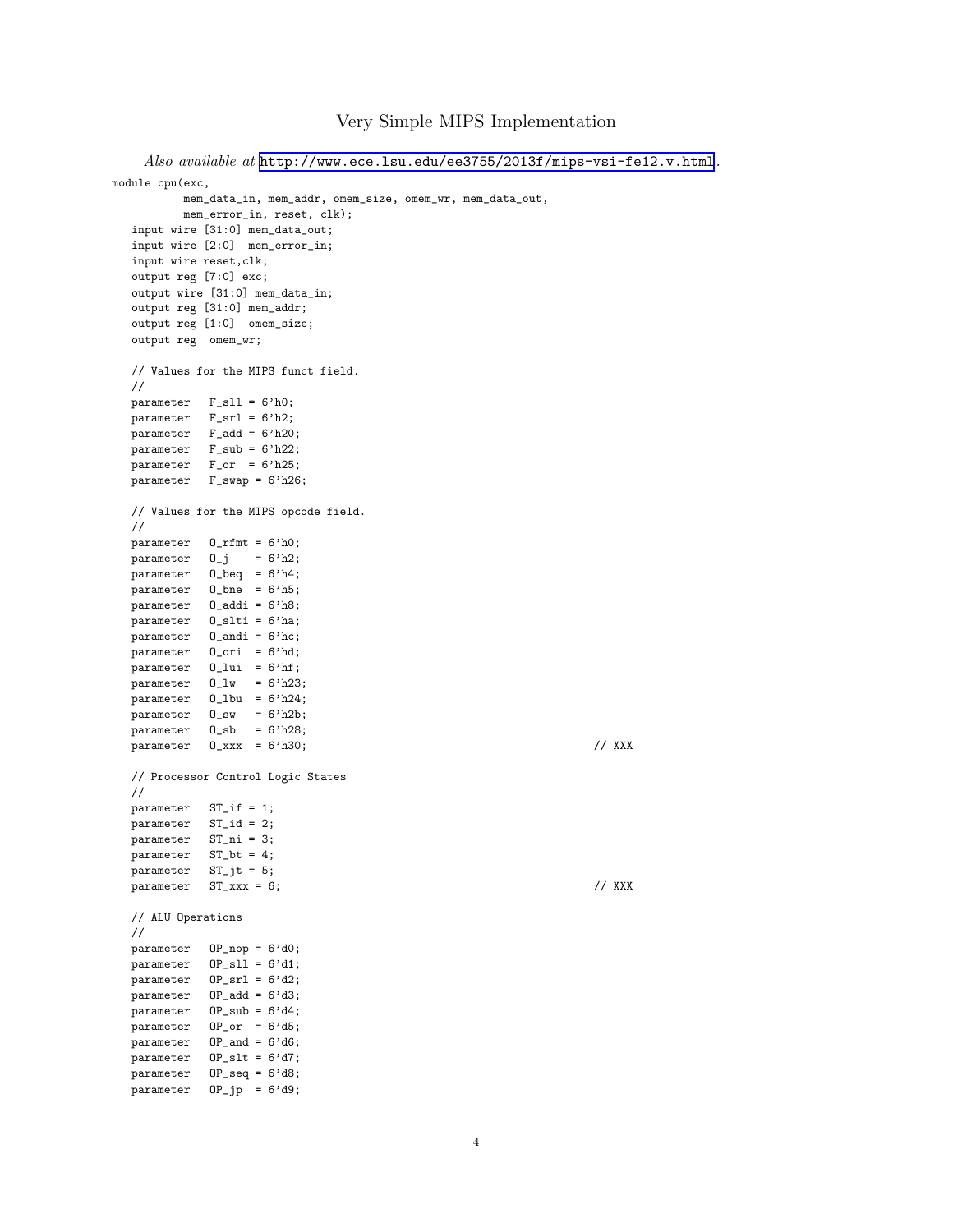```
// Control Settings for alu_1 Multiplexer
//
parameter SRC_rs = 2'd0;
parameter SRC_sa = 2'd1;
parameter SRC_npc = 2'd2;
parameter SRC\_md = 2'd3; // XXX// Control Settings alu_2 Multiplexer
//
parameter SRC_rt = 3'd0;
parameter SRC_ui = 3'd1;
parameter SRC_si = 3'd2;
parameter SRC_li = 3'd3;
\bar{p}arameter SRC_bi = 3'd4;
parameter SRC_ji = 3'd5;
parameter SRC_4 = 3'd6;// Control Setting for Writeback Register Number Multiplexer
//
parameter DST_0 = 2'd0;
parameter DST_rt = 2'd1;
parameter DST_rd = 2'd2;
parameter DST_31 = 2'd3;
// Control Setting for Memory Address Multiplexer
//
parameter MA_pc = 1'b0;
parameter MA_alu = 1'b1;
///
/// Datapath Registers
///
reg [31:0] pc, npc;
reg [31:0] ir; // Instruction Register
reg [31:0] gpr [0:31];
reg [31:0] md; // XXX
///
/// Datapath "Wires"
///
// Instruction Fields
//
reg [4:0] rs, rt, rd, sa;
reg [5:0] opcode, func;
wire [25:0] ii;
wire [15:0] immed;
// Values Derived From Instruction Fields and Read From Register File
//
wire [31:0] simm, uimm, limm, bimm, jimm;
wire [31:0] rs_val, rt_val, sa_val;
reg [4:0] gpr_dst_reg;
wire [31:0] gpr_data_in;
//
// ALU and ALU Connections
//
wire [31:0] alu_out;
```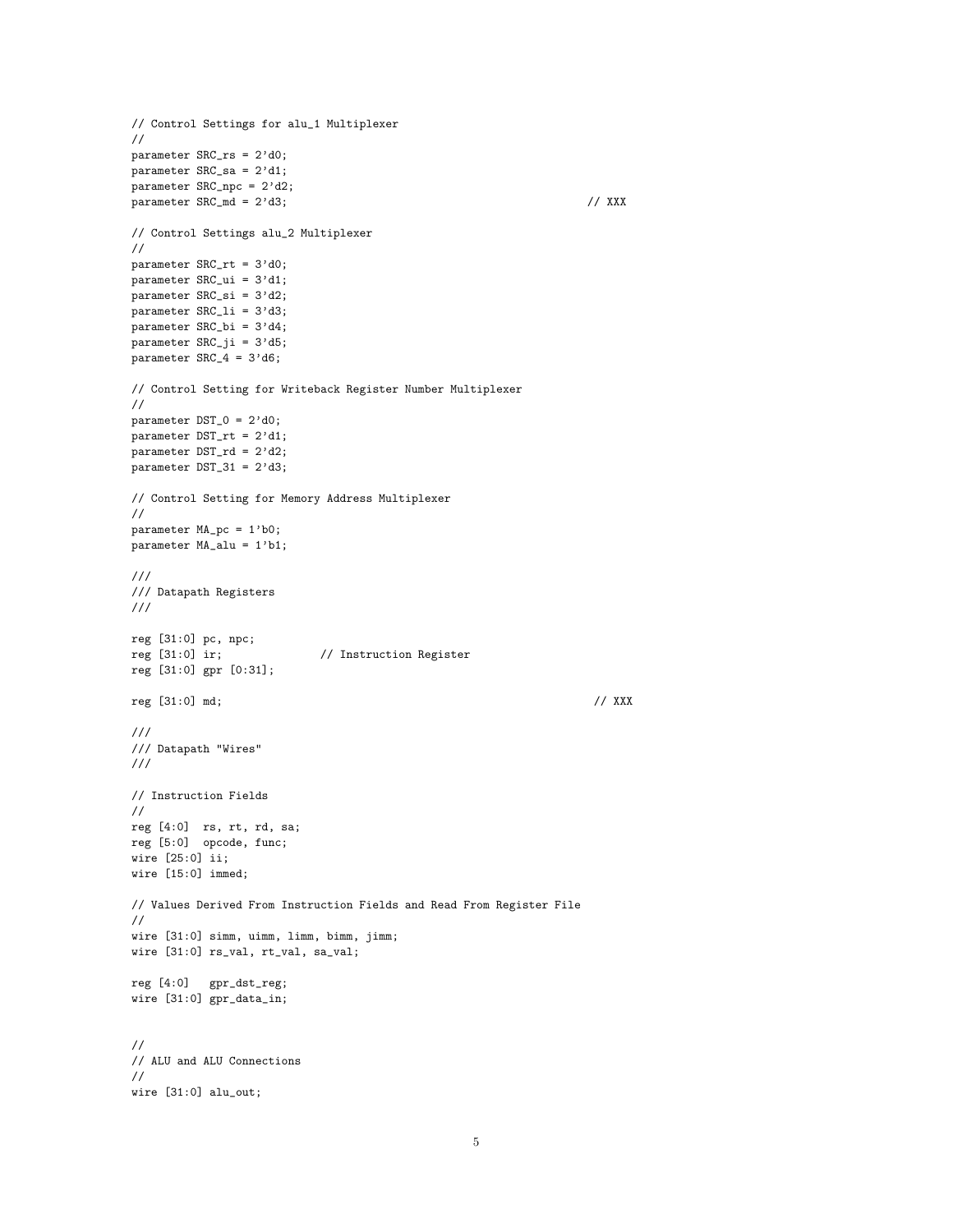```
reg [31:0] alu_1, alu_2;
reg [5:0] oalu;
alu our_alu(alu_out, alu_1, alu_2, oalu);
//
/// Control Logic Declarations
//
// Write-enable signals for npc, pc, and ir.
reg enpc, epc, eir;
reg emd; and emergency emergency and the emergency of \ell / XXX
// Memory Address Multiplexer Control Signal
reg xma;
// Register File Multiplexer Control Signals
reg xrws;
reg [1:0] xrwr;
// ALU Multiplexers Control Signals
reg [1:0] xall1;reg [2:0] xalu2;
// Processor Control Logic State
//
reg [2:0] state, next_state;
reg [75:0] bndl; // Collection of control signals.
///
/// Initialization (Simulator Only)
///
// cadence translate_off
initial begin
  exc = 0;state = ST_if;
  func = 0;opcode = 0;
  ir = 0;
  xalu1 = 0;xalu2 = 0;
  oalu = 0;
end
// cadence translate_on
///
/// Register Write
///
// Write "real" registers at end of clock cycle. We expect
// these to be the only registers that will be synthesized.
//
always @( posedge clk )
 if ( reset ) begin
    pc <= 32'h400000;
    npc <= 32'h400004;
    ir \leq 32' d0;state <= ST_if;
  end else begin
    if ( epc ) pc \leq npc;
```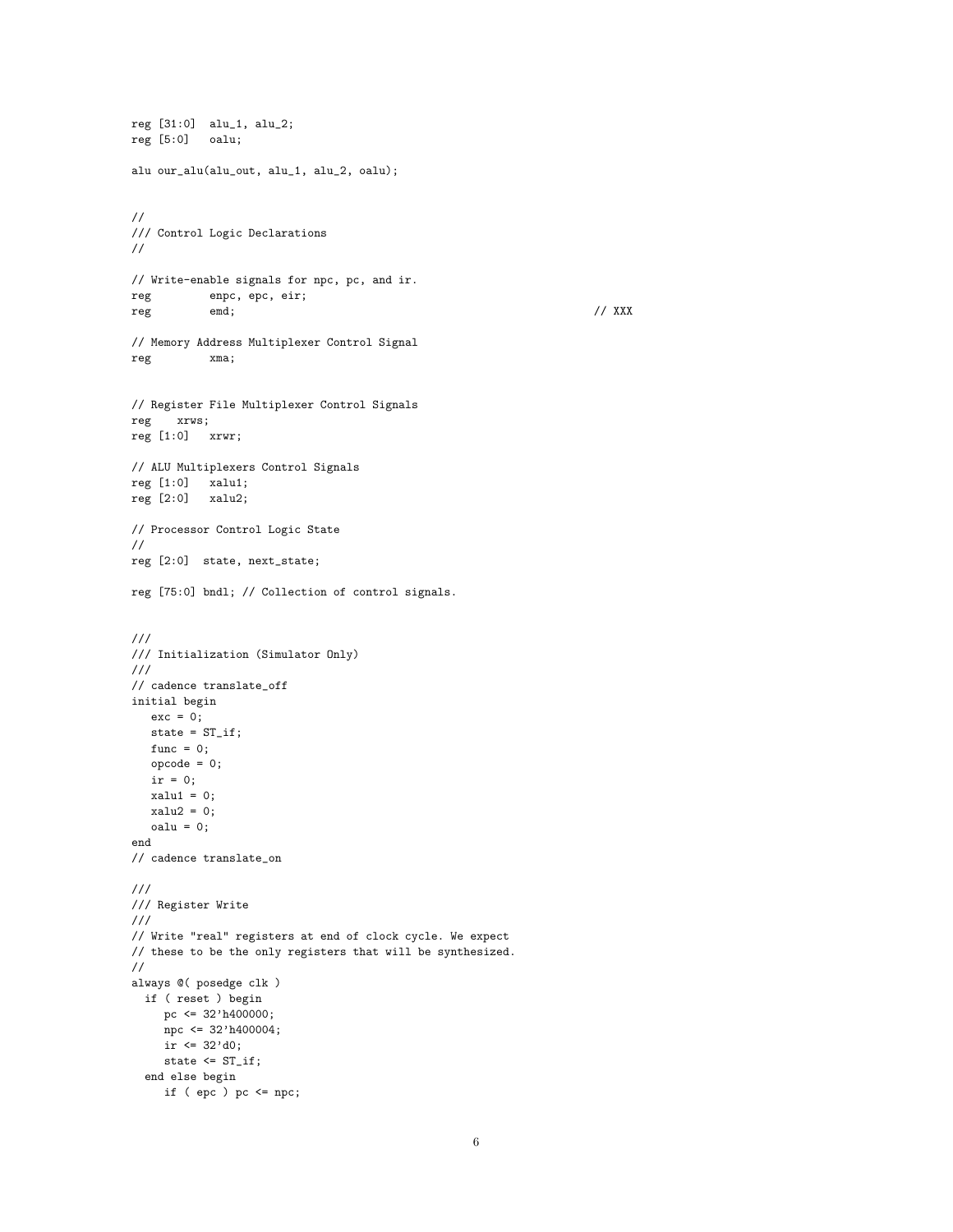```
if ( enpc ) npc \leq alu_out;if ( eir ) ir <= mem_data_out;
     if ( emd ) md <= mem_data_out;
     if ( gpr_dst_reg ) gpr[gpr_dst_reg] <= gpr_data_in;
     state <= next_state;
  end
///
/// Memory Port Connections
///
// Memory Address Multiplexer
//
always @*
 case ( xma )
   MA_pc: mem_addr = pc;
   MA_alu: mem_addr = alu_out;
  endcase
// Connect memory data in port to rt_val output of register file.
//
assign mem_data_in = rt_val;
///
/// Extract IR Fields and Compute Some Values
///
// Extract fields from IR (for convenience).
always @* {opcode,rs,rt,rd,sa,func} = ir;
assign ii = ir[25:0];
assign immed = ir[15:0];
assign uimm = \{ 16'h0, \text{immed } \};assign simm = { immed[15] ? 16'hffff : 16'h0, immed };
assign limm = \{ \text{immed, } 16'h0 \};
assign bimm = \{ \text{immed}[15] ? 14'h3fff : 14'h0, \text{immed}, 2'b0 \};assign jimm = { 4'b0, ii, 2'b0 };
assign sa_val = {26' d0, s};
//
/// Register File (GPR) Connections
//
assign rs_val = gpr[rs];
assign rt_val = gpr[rt];// GPR Destination Register Number Multiplexer
//
always @*
  case ( xrwr )
    DST_rt: gpr_dst_reg = rt;
    DST_rd: gpr_dst_reg = rd;
    DST_31: gpr\_dst\_reg = 5' d31;DST_0 : gpr\_dst\_reg = 5'd0;
   endcase
// Source of data written to the register file.
//
assign gpr_data_in = xrws ? alu_out : mem_data_out;
```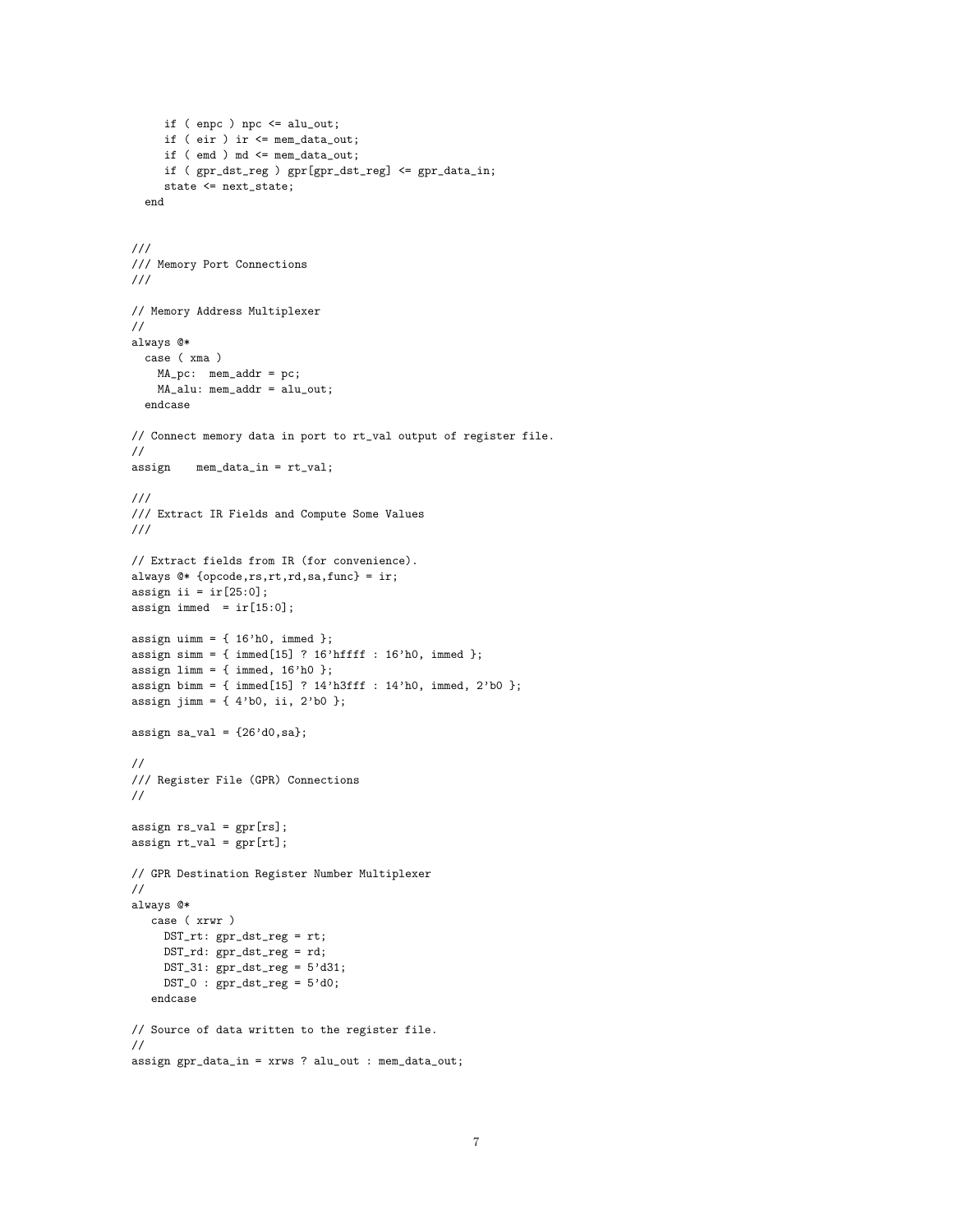```
///
/// ALU Connections
///
// Upper ALU Input Multiplexer
//
always @*
 case ( xalu1 )
   SRC\_rs: alu_1 = rs\_val;SRC\_sa: alu_1 = sa_val;SRC_npc: alu_1 = npc;
   SRC\_md: alu_1 = md; // XXX
   default: begin
     alu_1 = rs_val;// cadence translate_off
     $display("Unexpected ALU 1 source, %d\n", xalu1); $stop;
     // cadence translate_on
   end
 endcase
// Lower ALU Input Multiplexer
//
always @*
 case ( xalu2 )
   SRC\_rt: alu_2 = rt\_val;SRC\_si: alu_2 = simm;SRC\_ui: alu_2 = uimm;SRC\_li: alu_2 = limm;SRC_bi: alu_2 = bimm;
   SRC_ji: alu_2 = jimm;SRC_4 : alu_2 = 32'd4;default: begin
     alu_2 = bimm;// cadence translate_off
     $display("Unexpected ALU 2 source, %d\n", xalu2); $stop;
     // cadence translate_on
   end
 endcase
// Set to 1 if output of ALU is zero.
//
wire alu_out_z;
\text{assign} \qquad \text{alu\_out\_z = alu\_out[0] == 0};///
/// Control Logic
///
always @* begin
  ///
  /// Default Values
  ///
  // The "enable" signals which control whether a register is written.
  enpc = 0;
  epc = 0;eir = 0;emd = 0; // XXX
  // Memory Control Signals
  xma = MA_pc; // Multiplexer connected to memory address port.
  omem_wr = 0; // If 1, write, if 0 read.
```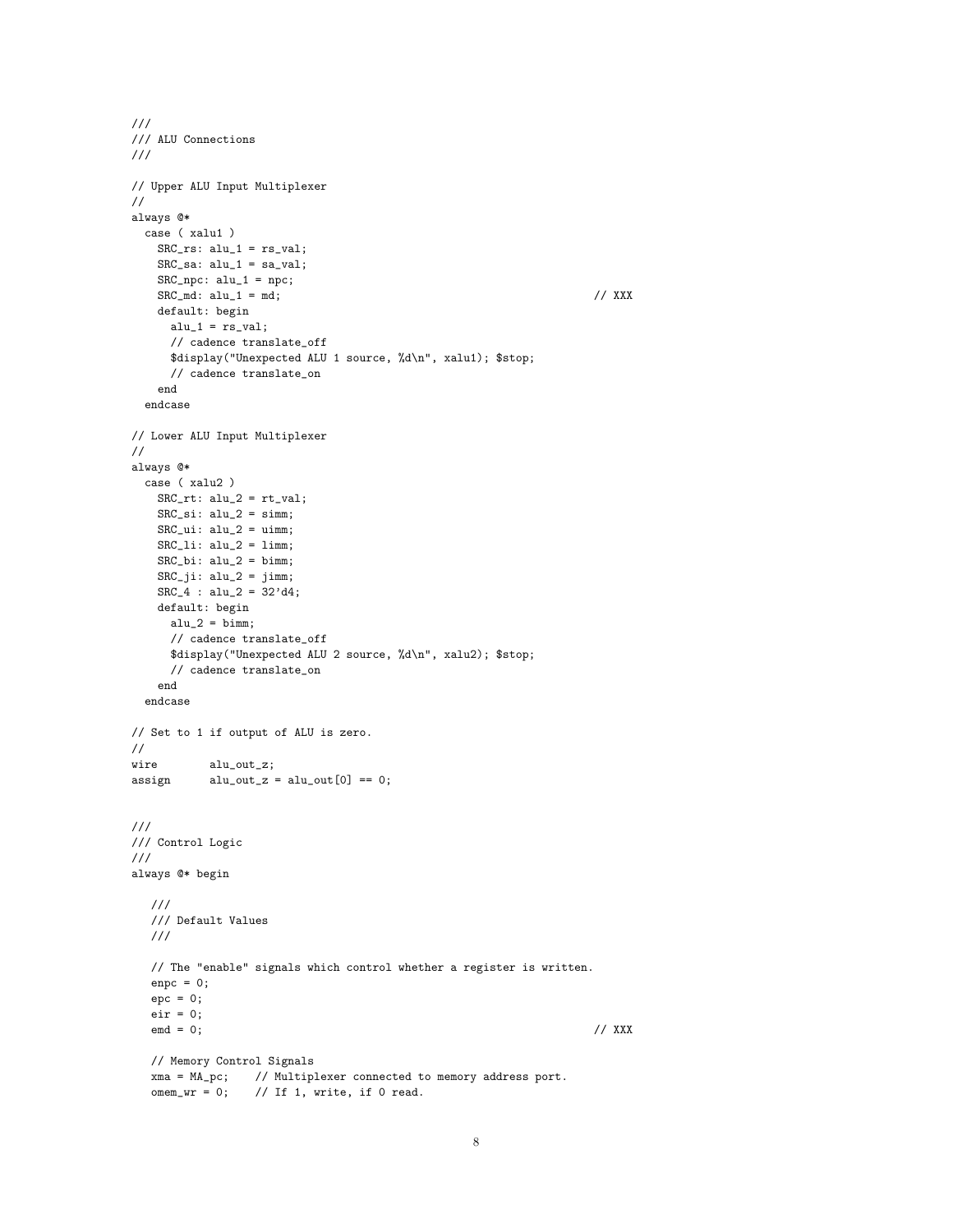```
omem_size = 0; // Size of value loaded from memory; 0 means do nothing.
// Register File Signals
xrwr = DST_0; // Where to get the register number from.
xrws = 1; // Source of data to write; 0, memory; 1, alu.
// ALU Control Signals
xalu1 = SRC_rs; // Upper ALU input.
xalu2 = SRC_rt; // Lower ALU input.
oalu = OP_add; // ALU operation.
case ( state )
 /// IF: Instruction Fetch State.
 //
 ST_if:
   begin
     xma = MA_pc;
      omen\_wr = 0;omem_size = 3;
      eir = 1;next_state = ST_id;
   end
 /// ID: Instruction Decode, Register Read, Execute, Writeback State
 // Note: It would be better to break this into multiple steps.
 ST_id:
   begin
      // Determine values for xrwr, xalu1, oalu, and xalu2.
      //
      case ( opcode )
        O_rfmt:
          // R-Format Instructions
          case ( func )
           // xrwr xalu1 oalu xalu2
            F_add: bndl = {DST_rd, SRC_rs, OP_add, SRC_rt};
            F_or: bndl = {DST_rd, SRC_rs, OP_or, SRC_rt};
            F_sub: bndl = {DST_rd, SRC_rs, OP_sub, SRC_rt};
            F_sll: bndl = {DST_rd, SRC_sa, OP_sll, SRC_rt};
            F_srl: bndl = {DST_rd, SRC_sa, OP_srl, SRC_rt};
            default:
              // Unrecognized instruction. Set exc to alert testbench.
              begin bndl = {DST_rd, SRC_sa, OP_sll, SRC_rt}; exc = 1; end
          endcase
        // I- and J-Format Instructions
        // xrwr xalu1 oalu xalu2
        O_lbu, O_lw:
               bndl = {DST_rt, SRC_rs, OP_add, SRC_si };
        0_xxx: bndl = {DST_0}, SRC\_rs, OP\_add, SRC\_si }; // XXXO_sb: bndl = {DST_0 , SRC_rs, OP_add, SRC_si };
        O_lui: bndl = {DST_rt, SRC_rs, OP_or, SRC_li };
        0_addi: bndl = {DST_rt, SRC_rs, OP_add, SRC_si };
        O_andi: bndl = {DST_rt, SRC_rs, OP_and, SRC_ui };
        0_0ri: bndl = \{DST\_rt, SRC\_rs, OP\_or, SRC\_ui\};O_slti: bndl = {DST_rt, SRC_rs, OP_slt, SRC_si };
        0_j: bndl = {DST_0, SRC_rs, OP_add, SRC_si };
        O_bne, O_beq:
               bndl = {DST_0, SRC_rs, OP_seq, SRC_rt };
        default:
          // Unrecognized instruction. Set exc to alert testbench.
```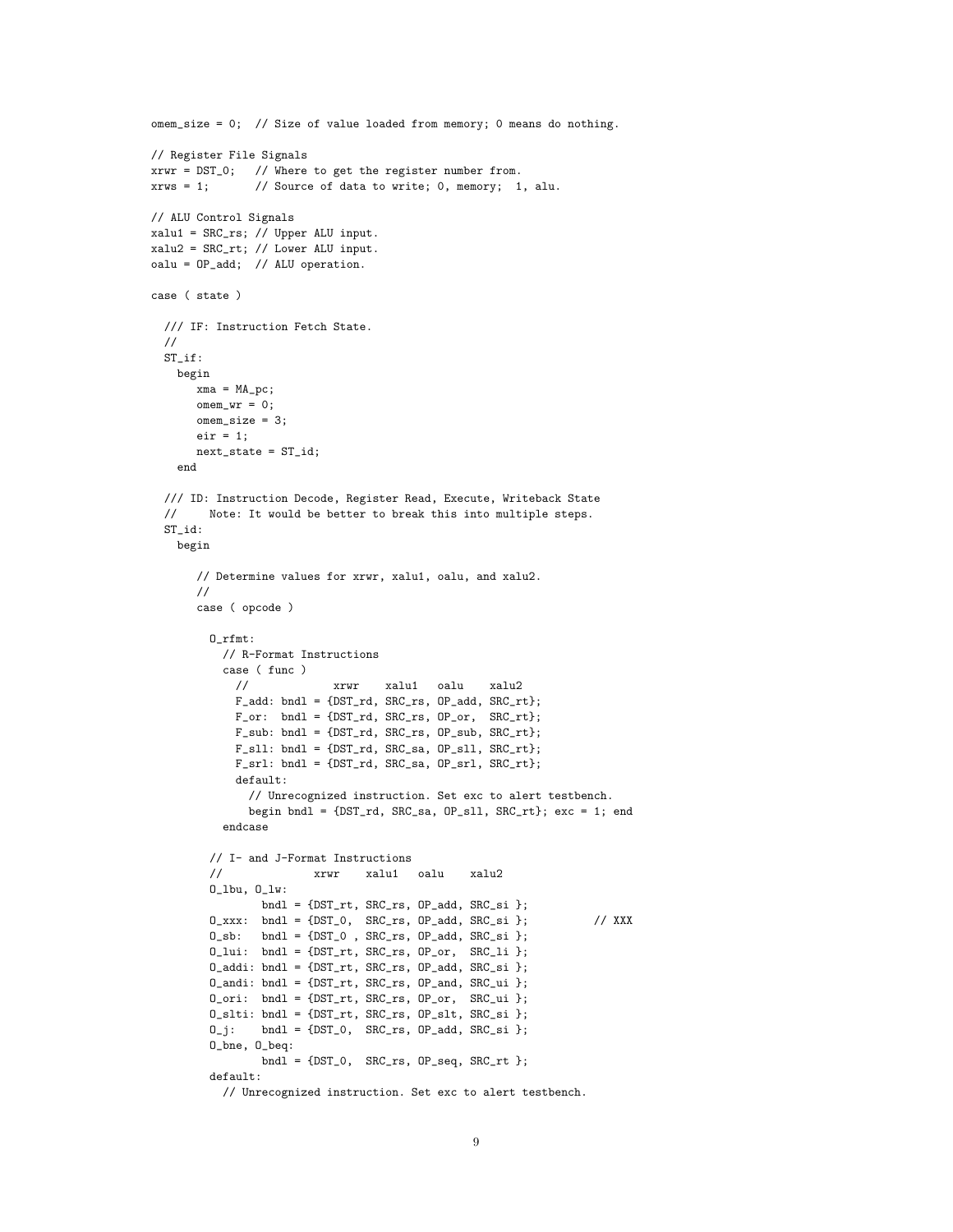```
begin bndl = {DST_0, SRC_rrs, OP_seq, SRC_rrt}; exc = 1; end
    endcase
    \{ xrwr, xalu1, oalu, xalu2 \} = bnd1;// Determine values for omem_size, me_wb, and xrws.
    //
    case ( opcode )
      O_lbu : begin omem_size = 1; omem_wr = 0; xrws = 0; end
      0_xxxx : begin omem_size = 3; omem_wr = 0; xrws = 0; end// XXX
      O_lw : begin omem_size = 3; omem_wr = 0; xrws = 0; end
      O_sb : begin omem_size = 1; omem_wr = 1; xrws = 1; end
      default : begin omem_size = 0; omem_wr = 0; xrws = 1; end
    endcase
    // Determine value for xma.
    //
    // Note: for loads and stores xma must be MA_alu. For
    // other instructions it doesn't matter, so it's being
    // set to MA_alu to simplify the logic.
    //
    xma = MA_alu;
    emd = 1; // XXX
    // Determine value for next_state.
    //
    case ( opcode )
      O_bne : next_state = alu_out_z ? ST_bt : ST_ni;
      O_beq : next_state = alu_out_z ? ST_ni : ST_bt;
      0_1xxx : next_state = ST_xxx; // XXX
      0_j : next_state = ST_jt;
      default: next_state = ST_ni;
    endcase
 end
ST\_xxxx: // XXX
  begin // XXX
    xalu1 = SRC_md; \frac{1}{2} // XXX
    x \text{alu2} = \text{SRC\_rt}; // XXX
    \text{oalu} = \text{OP}_\text{add}; \frac{1}{2} // XXX
    xrws = 1; \angle/ XXX<br>xrwr = DST_rt; \angle/ XXX
    xrwr = DST\_rt; <br>next_state = ST\_ni; <br>// XXX
    next\_state = ST\_ni;<br>d // XXX
  end the contract of the contract of the contract of the contract of the contract of the contract of the contract of the contract of the contract of the contract of the contract of the contract of the contract of the contra
/// NI: Next Instruction State
// Compute the address of the next instruction.
ST_ni:
 begin
    xalu1 = SRC_npc;
    xalu2 = SRC_4;
    oalu = OP<sub>-</sub>add;
    enpc = 1;
    epc = 1;
    next\_state = ST_iend
/// BT: Branch Target State
// Compute the address of the branch target.
ST_bt:
```

```
10
```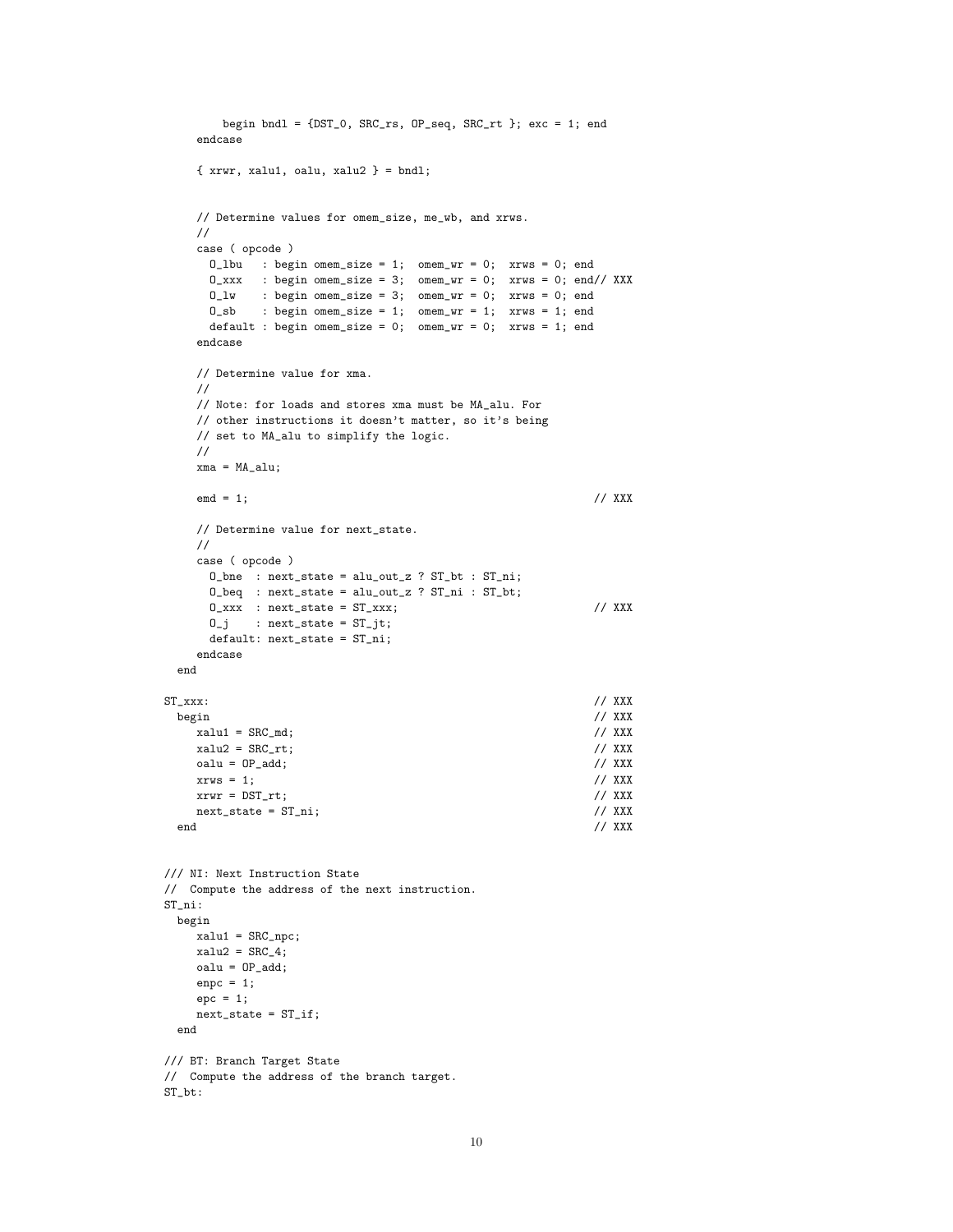```
begin
             xalu1 = SRC_npc;
             xalu2 = SRC_bi;
             oalu = OP<sub>-</sub>add;
             enpc = 1;
             epc = 1;next\_state = ST_iend
        /// JT: Jump Target State
        // Compute the address of the jump target.
        ST_jt:
          begin
             xalu1 = SRC_npc;
             xalu2 = SRC_ji;
             oalu = 0P_jp;
             enpc = 1;epc = 1;
             next\_state = ST_iend
        /// Illegal State
        // It should be impossible to reach this state, but
        // if we do print a helpful error message.
        default:
          begin
             next_state = ST_if; // Avoid register for next_state;
              // cadence translate_off
             $display("Unexpected state, %d.\n", state);
             $stop;
              // cadence translate_on
           end
      endcase
   end
endmodule
module alu(alu_out,alu_1,alu_2,alu_op);
   output reg [31:0] alu_out;
   input wire [31:0] alu_1, alu_2;
   input wire [5:0] alu_op;
   // Control Signal Value Names
   parameter OP_nop = 0;
   parameter OP_sll = 1;
   parameter OP_srl = 2;
   parameter OP_add = 3;
   parameter OP_sub = 4;
   parameter OP_or = 5;
   parameter OP_and = 6;
   parameter OP_slt = 7;
   parameter OP_seq = 8;
   parameter OP_jp = 9;
   always @*
     case ( alu_op )
       OP<sub>-</sub>add : alu_out = alu_1 + alu_2;
       OP<sub>-</sub>and : alu_out = alu_1 & alu_2;
       \texttt{OP\_or} \qquad : \texttt{alu\_out} = \texttt{alu\_1} \ | \texttt{alu\_2};{\tt OP\_sub} \ : \ {\tt alu\_out} = {\tt alu\_1} - {\tt alu\_2};OP_slt : alu_out = {alu_1[31],alu_1} < {alu_2[31],alu_2};
        OP\_s11 : alu_out = alu_2 << alu_1;
```